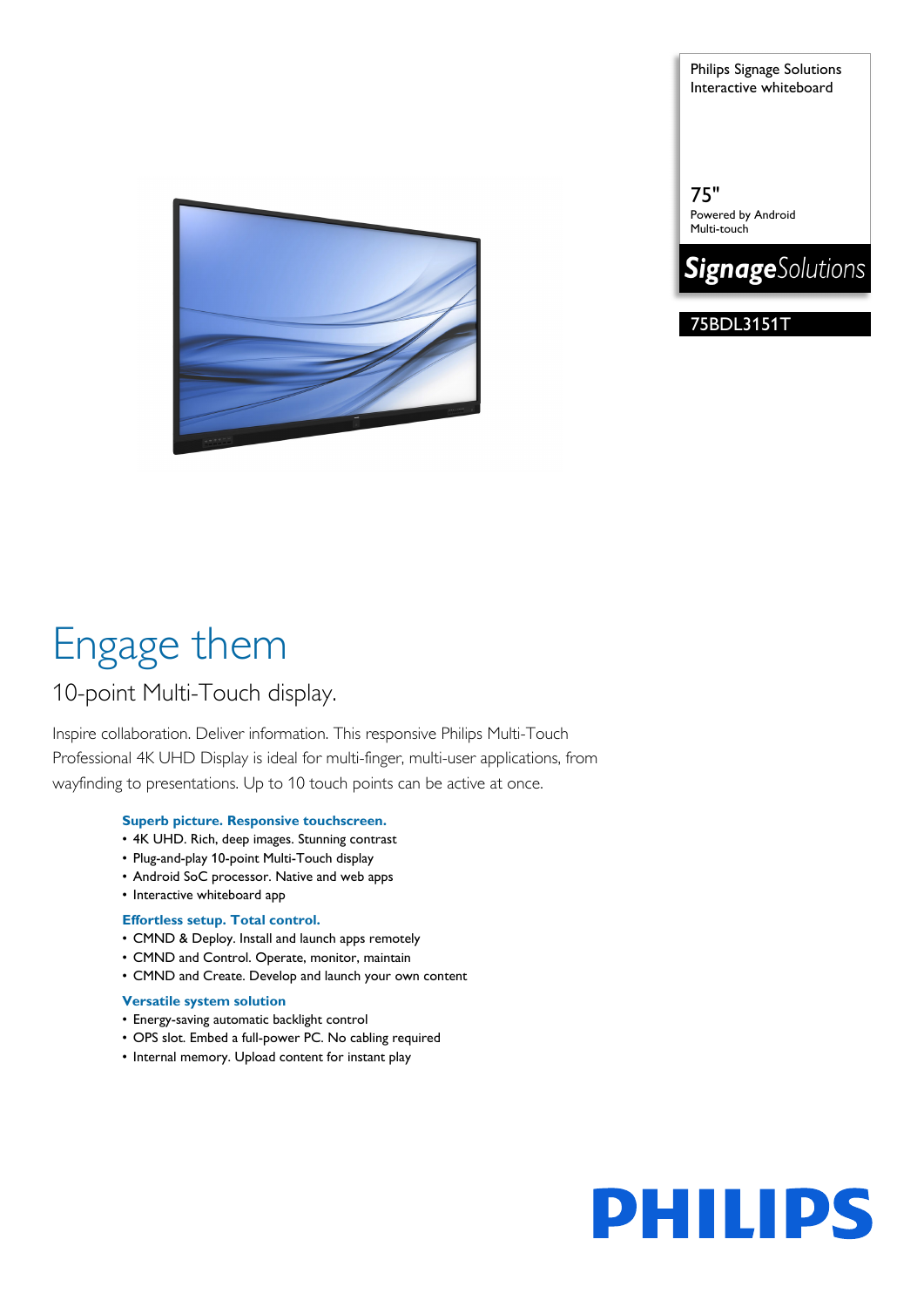# **Highlights**

# **Powered by Android**

Control your display via an Internet connection. Android-powered Philips Professional Displays are optimised for native Android apps and you can install web apps directly to the display too. A built-in scheduler makes it easy to launch apps and content based on time of day.

# **CMND & Deploy**

Quickly install and launch any app - even when you're off site and working remotely. CMND & Deploy lets you add and update your own apps, as well as apps from the Philips Professional Display App Store. Simply scan the QR code, log in to the store and click on the app you want to install. The app will be automatically downloaded and launched.

# **CMND and Control**



Run your display network over a local (LAN) connection. CMND and Control allows you to perform vital functions like controlling inputs and monitoring display status. Whether you're in charge of one screen or 100.

### **CMND and Create**

Take control of your content with CMND and Create. A drag-and-drop interface makes it simple to publish your own content, whether it's a daily specials board or branded corporate information. Preloaded templates and integrated widgets ensure that your stills, text and video will be up and running in no time.

# **OPS slot**



Integrate a full-power PC or Android-powered CRD50 module directly into your Philips Professional Display. The OPS slot contains all the connections you need to run your slot-in solution, including a power supply.

### **Internal memory**

Save and play content without the need for a permanent external player. Your Philips professional display has an internal memory, which allows you to upload media into the display for instant playback. The internal memory also functions as a cache for online streaming.

Plug & Play<br>Multi-**Touch**